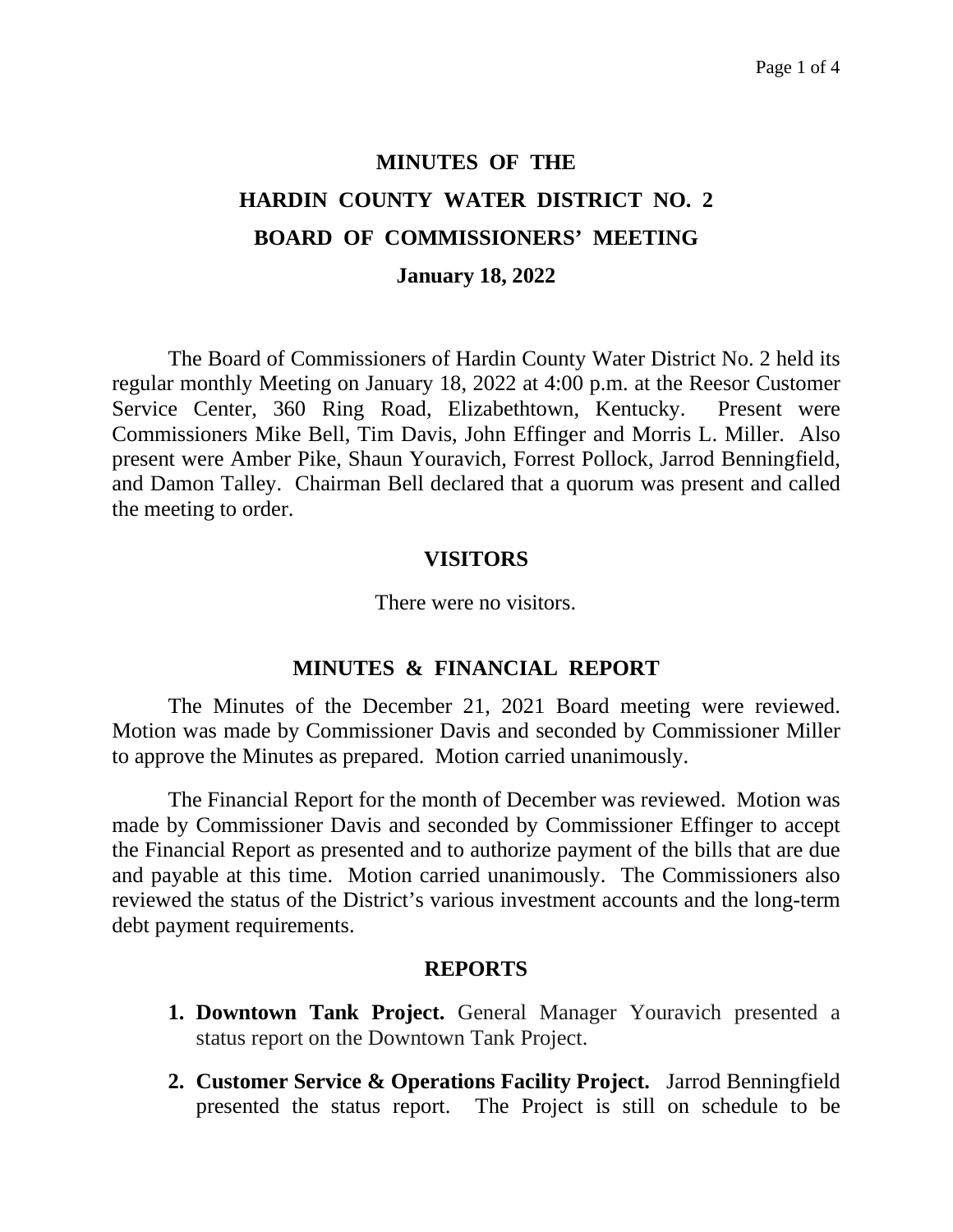completed in January, 2022. February 22, 2022 will be the first day the Customer Service and Operations Facility will be open for customers.

- **3. Departmental Reports.** General Manager Youravich and Amber Pike presented the Departmental Reports.
- **4. Project Reports.** Forrest Pollock presented a status report on various small projects which the District is constructing "in house."

## **OLD BUSINESS**

**1. Jenkins-Essex Pay Request.** Upon recommendation of General Manager Youravich, motion was made by Commissioner Davis and seconded by Commissioner Miller to approve and authorize payment of Pay Request No. 18 submitted by Jenkins-Essex in the amount of \$139,766.21 and direct pay vendors totaling \$3,555.77 as itemized on the Direct Pay Summary for the Customer Service and Operations Facility Project. Motion carried unanimously.

**2. Bond Sale.** Damon Talley reported that on January 6, 2022 the Kentucky Public Service Commission approved the District's request to issue the 2022A Bonds. No other approvals are required. The Closing will take place on January 28, 2022.

**3. Tuck Purchase.** General Manager Youravich reported that Herb Jones Chevrolet cannot sell the 2022 Colorado truck for the price quoted because it is now unable to obtain this vehicle under Chevrolet's Fleet Pricing Schedule. Therefore, it has withdrawn its quote. Upon General Manager Youravich's recommendation, motion was made by Commissioner Davis and seconded by Commissioner Effinger to take the following actions: (a) to declare the quote submitted by Bob Swope Ford in the amount of \$28,125.00 to be the lowest and best quote; (b) to authorize the purchase of the Ford Ranger 4 x 4 with extended cab from Bob Swope Ford for the quoted price; and (c) to authorize District Staff to execute the necessary documents to purchase the truck. Motion carried unanimously.

**4. HomeServe Plumbing Protection Program.** Chairman Bell asked if any of the Commissioners had any questions or comments concerning the proposal from HomeServe to provide a Service Line Warranty Program to the District's customers who voluntarily purchase one or more of HomeServe's warranty programs (the "Products"). Some of the Commissioners expressed their concern about the District's "endorsement" of any product or service offered by a private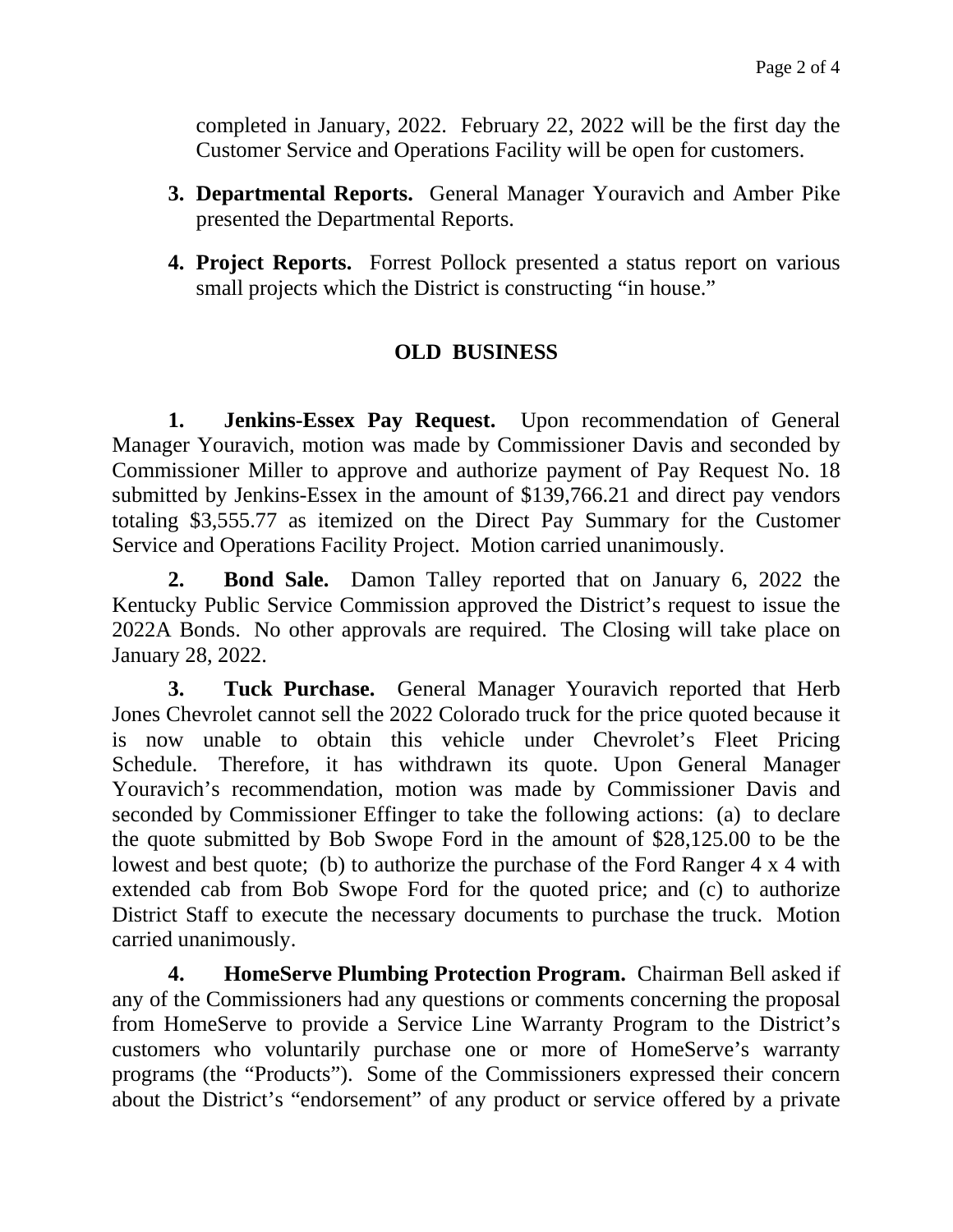entity. Chairman Bell asked if any Commissioner wished to make a motion to approve the Marketing Agreement between the District and HomeServe concerning this matter. No Commissioner made a motion. Therefore, Chairman Bell announced that the District will not pursue this matter.

## **NEW BUSINESS**

**1. WTP Chemical Bid Authorization.** Upon recommendation of General Manager Youravich, motion was made by Commissioner Davis and seconded by Commissioner Effinger to authorize District Staff to advertise for bids for Water Treatment Plant chemicals to be used by the District during 2022. Motion carried unanimously.

**2. Annual Mowing Bid Authorization.** Upon recommendation of General Manager Youravich, motion was made by Commissioner Miller and seconded by Commissioner Effinger to authorize District Staff to advertise for bids for mowing services. Motion carried unanimously.

**3. Renewal of Yard Restoration Contract.** Upon recommendation of General Manager Youravich, motion was made by Commissioner Miller and seconded by Commissioner Effinger to renew the current yard and property restoration contract held by Forrest Cooper Excavating for one additional year at the 2021 rates. Motion carried unanimously.

**4. Cecilia Pump Station Valve Purchase.** Upon recommendation of General Manager Youravich, motion was made by Commissioner Miller and seconded by Commissioner Davis to accept the price quote submitted by CITCO Water in the amount of \$8,997.00 for each control valve for the Cecilia Pump Station and to authorize the purchase of three (3) control valves for a total purchase price of \$26,991.00 from CITCO Water. Motion carried unanimously.

**5. Surplus Auction.** Upon recommendation of General Manager Youravich, motion was made by Commissioner Effinger and seconded by Commissioner Miller to take the following actions: (a) to declare the items of personal property listed on the Schedule of Personal Property to be Declared Surplus as surplus property; and (b) to engage the services of Hodges Auction Company to conduct a public auction of the surplus property on a date and time that is convenient to the District and the general public. Motion carried unanimously.